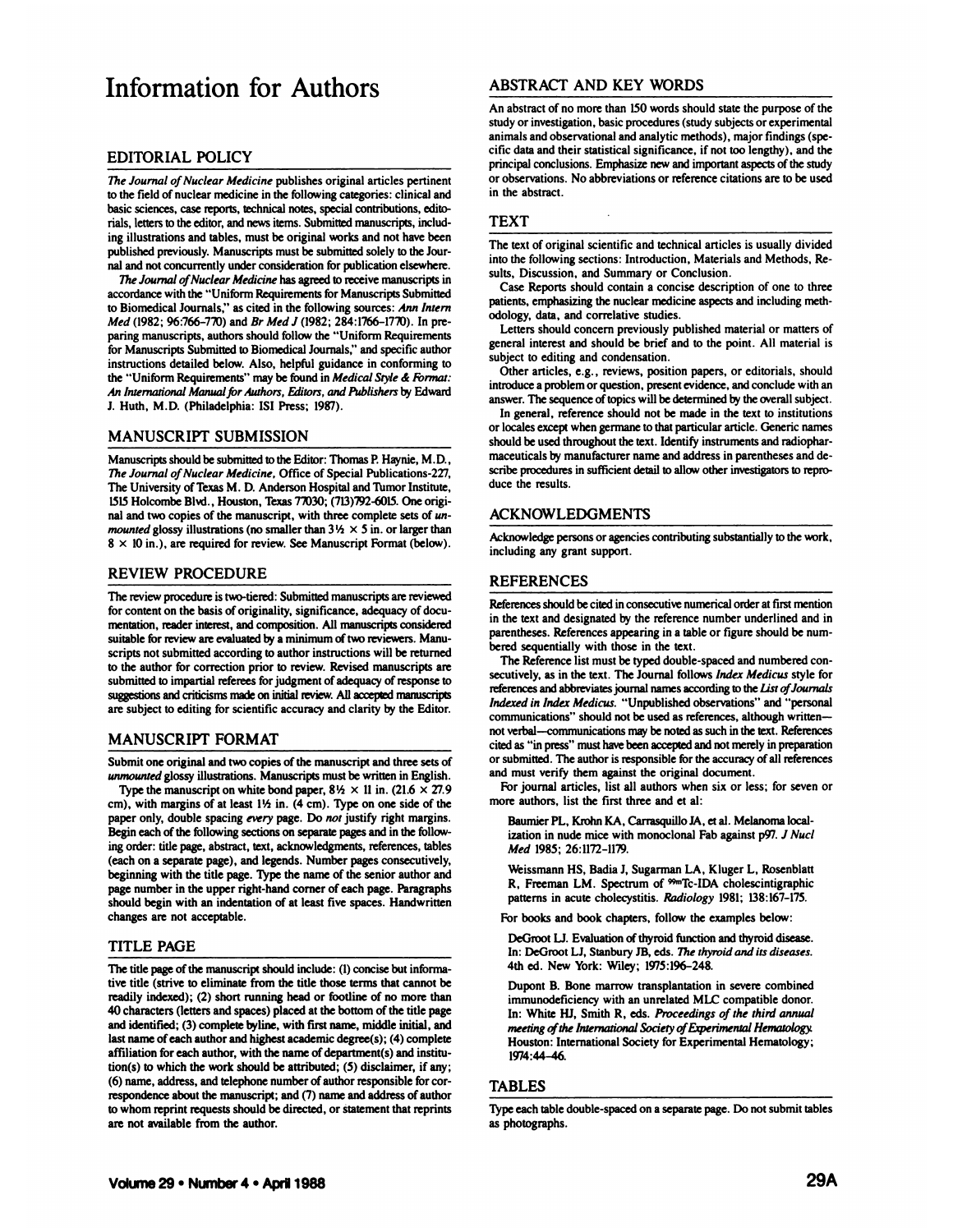Tables should be self-explanatory and should supplement, not duplicare, the text. Each table must be cited in consecutive numerical order in the text. Number the tables consecutively with an arabic number following the word TABLE. The titles should be descriptive, brief, and typed centered in upper- and lower-case letters. Place horizontal rules below the title, column headings, and at the end of the table. Do not *use vertical lines. Give each column a short or abbreviated heading.*

Place explanatory matter in footnotes, not in the heading. Use the following symbols, in this sequence:  $\overline{a}$ ,  $\overline{a}$ ,  $\overline{b}$ ,  $\overline{c}$ ,  $\overline{d}$ ,  $\overline{f}$ . Expand in the footnote all nonstandard abbreviations used in each table. For footnotes, identify statistical measures of variations, such as standard deviation and standard error of the mean. If data from another published source are used, obtain written permission from the publisher of the original source and acknowledge fully. If data from an unpublished source are used, obtain permission from the principal investigator, and acknowledge fully.

# **SUBMISSION OF MANUSCRIPTS**

Mail one original and two copies of the manuscript and three complete sets of glossy illustrations in a heavy paper envelope, packed to prevent bending of photographs during mail handling. Manuscripts should be accompanied by a covering letter from the author responsible for cor respondence regarding the manuscript. The covering letter should contain the following copyright statement in compliance with the Copyright Revi sion Act of 1976, effective January 1, 1978.

"Upon acceptance by The Journal of Nuclear Medicine, all copyright ownership for the article [complete title of the article in this spacel istransferred to The Society of Nuclear Medicine. **Onbehalfofany andall co-authors,I acceptthe responsibility for release of any part or all of the material contained within** the article noted above. The undersigned stipulates that the material submitted to The Journal of Nuclear Medicine is original and has not been submitted to another publication for concurrent consideration.'

Copyright requirement does not apply to work prepared by United States government employees as part of their official duties.

The letter should also contain a statement that the manuscript has been seen and approved by all authors and should give any additional information helpful to the Editor. If there has been prior publication of any part of the work, this should be acknowledged and appropriate written permission included. If color illustrations are included, a statement that the author(s) is (are) willing to assume the cost of color separation and reproduction is requested.

# MANUSCRIPT CHECKLIST

- Original double-spaced typed manuscript and <sup>2</sup> copies. **\_\_\_\_\_\_ Three setsofunmounted glossy Figures (nosmaller than**
- $3\frac{1}{2} \times 5$  in. or larger than  $8 \times 10$  in.).
- 
- Copyright transfer. **\_\_\_\_\_\_ Title page withtitle, authors' names, andcomplete affiliations;** corresponding author, complete address, and telephone num**ber; authorfor reprintrequestsandcompleteaddress. \_\_\_\_\_\_ Abstract (maximum, 150words).** \_\_\_\_\_\_ References inconsecutive nmerical order.Reference list
- 
- typed double-spaced.
- Figures and Tables in consecutive numerical order.
- Legends for all Figures; typed double-spaced.
- 
- \_\_\_\_\_\_Consent formsforpatient photographs. **\_\_\_\_\_\_Written permission fromthepublisher torprint previously** published Figures and Tables.

# **ILLUSTRATIONS**

Illustrations should clarify and augment the text. Because imaging is Journals" (Ann Intern Med 1982; 96:766-770).

a major aspect of nuclear medicine, the selection of sharp, high-quality halftone illustrations is of paramount importance. Figures of inferior quality will be returned to the author for correction or replacement.

Submit three complete sets of glossy illustrations, no smaller than  $3\frac{1}{2} \times 5$  in. or larger than  $8 \times 10$  in. *Do not send original artwork*. Glossy photographs of line drawings rendered professionally on white drawing paper in black India ink, with template or typeset lettering, should be submitted. No hand-drawn or typewritten art will be accepted. *High quality* computer-generated art may be accepted if it is professionally done and determined, after review, to be of sufficient reproducible quality. Letters, numbers, and symbols (typeset or template) should be clear and of sufficient size to retain legibility after reduction.

Do not encumber illustrations unnecessarily; titles and detailed explanations should be incorporated into the legend and not placed on the **illustration itself. When necessary for clarity, arrows or letter designa** tions may be affixed to the illustration, but they must be of professional artistic quality; handwritten or typewritten designations are not acceptable. All patient information and institutional identifying data must be removed from illustrations.

Each illustration must be numbered and cited in consecutive order in the text. Illustrations should be identified on a gummed label affixed **to the back of each illustration with the following information: figure** number, part of figure (if more than one), senior author's name, and designation of "top."

Color illustrationswill be considered for publication, but the author is responsible for all charges relating to separations and printing. An estimage of these charges will be sent to the author at the time of production. Author approval of charges is required before production will continue. Three complete sets of glossy color photographs (not transparencies) must be submitted for review. Polaroid prints are not acceptable.

**All submitted illustrations become the property ofThe Society of** Nuclear Medicine and will not be returned unless the manuscript is rejected.

# **LEGENDS FOR ILLUSTRATIONS**

Type legends double-spaced on a separate page. Each figure should be cited in consecutive numerical order in the text. Number the figures with an arabic number following the word FIGURE. Use letters to designate parts of illustrations (e.g., A, B, C) and describe each part clearly in the legend. Any letter designations or arrows appearing on the illustration should be identified and described fully.

Original (not previously published) illustrations are preferred for publication in the Journal; however, if illustrations have been published previously, authors are responsible for obtaining written permission from the publisher to reprint. The source of the original material must be cited in the references and the following credit line included in the legend: (Reprinted by permission of Ref. X.) All permission releases must be submitted to the Editor at the time of manuscript submission.

# UNITS OF MEASUREMENT

The International System of Units (SI) is standard. Measurements of length, height, weight, and volume should be reported in metric units **or their decimal multiples. Other measurements should be reported in** the units in which they were made. Alternative units (SI or non-SI units) should be added in parentheses by the author if indicated.

# **ABBREVIATIONS AND SYMBOLS**

Use only standard abbreviations and symbols in the text. Avoid using abbreviations in the title and abstract. At first mention, the complete term, followed by the abbreviation in parentheses, should be used in the text. Standard units of measure should not be expanded at first mention. Consult the following sources for approved abbreviations: CBE *Style Manual: A Guide for Authors, Editors, and Publishers in the Biolog***icaiSciences, 5thed.(Bethesda, MD: CouncilofBiologyEditors;1983),** and "Uniform Requirements for Manuscripts Submitted to Biomedical